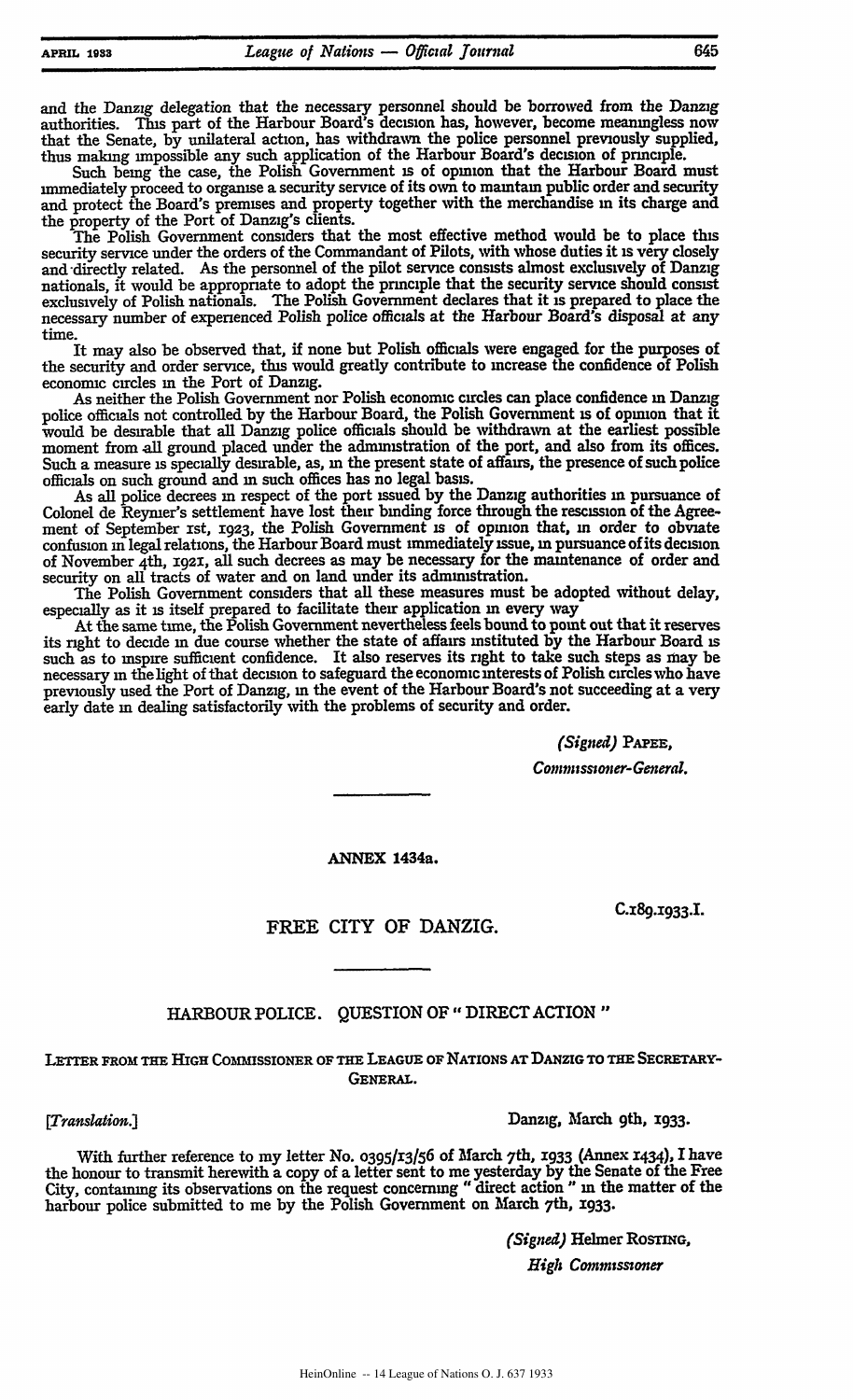## LETTER FROM THE PRESIDENT OF THE SENATE OF THE FREE CITY OF DANZIG TO THE HIGH COMMISSIONER.

# *[Translation from the German.]* Danzig, March 8th, 1933.

With reference to the letter of March <sup>7</sup> th, **1933,** No. 13/56, we have the honour to submit that the measures taken by the Senate on February 15th, 1933, in respect of the harbour police do not constitute a case of direct action and that the Polish Government's application of March 7th, 1933, should be refused.

The Polish Government's request does not show that the conditions which are required under the Council's resolution of March 15th, 1925, before it is possible to decide that there has been recourse to direct action have been fulfilled. The Polish Government has itself declared that the conventional regime **in** force until February 15th, 1933, has ceased to apply It has also stated that the regime maintained until February 15th was unsatisfactory from its own point of view. The Government of the Free City had accordingly no choice but to revert in matters of police organisation to the position existing prior to the introduction of the conventional regime now no longer valid. Should the Polish Government wish to bring about any change **in** the present position, which conforms to Danzig Public Law as applied in the Free City, it is at liberty to obtain a decision **in** accordance with the regular procedure laid down in Article 39 **of** the Paris Treaty Until such a decision is obtained, the only authority competent to deal with police organisation in the port of Danzig is the Danzig Government. There can be absolutely no question of the dispute's being prejudiced within the meaning of the Council's resolution of March 15th, 1925. It is also impossible to perceive how security and consequently good relations between Danzig and Poland will be further jeopardised by the Danzig Government's action. Since the termination of the conventional regime, the Danzig Government has done everything in its power to guarantee security in the port in all circumstances. That good relations between Danzig and Poland are likely to be jeopardised through fhe Danzig Government's action is all the more incomprehensible as the Polish Government has repeatedly declared itself in agreement with the abrogation of the conventional regime hitherto obtaining. Furthermore, in the Polish diplomatic representative's note to the Harbour Board of February 2oth, **1933,** No.257/T, it expressly stated that it had itself regarded the position instituted by the Agreement of September xst, 1923, m regard to the harbour police as highly unsatisfactory and agreed both to the rescission of the agreement and to the withdrawal of the police personnel placed at the disposal of the Harbour Board by the Senate.

As regards the specific allegations in the Polish note of March 7th, 1933, they are not such as to justify the application to the present case of the special procedure in respect of direct action. In any case, they are refuted **in** the Senate's letter to the President of the Harbour Board of March 8th, 1933, a copy of which we are sending herewith and to which we beg to refer.

*(Signed)* Dr. ZIEHM.

### **LETTER FROM THE PRESIDENT** OF **THE SENATE** OF **THE** FREE CiTY OF **DANZIG TO** THE **PRESIDENT OF THE DANZIG HARBOUR BOARD.**

### *[Translation from the German.]* March 8th, **1933.**

With reference to the Polish delegation's application No. **273/33,** of February 27th, for a decision with regard to the harbour police, we have to make the following observations:

i. Since the Government of the Free City has made use of its right to put an end to the trial settlement with regard to the police arrangements in the port which has hitherto been in force, and the Polish Government has also accepted this decision, the Senate has restored *de qure* and *de facto* the previously existing position, which is **in** accordance both with the Constitution and laws of the Free City and with the Agreements concluded. It is further the position which accords most satisfactorily with the practical requirements and interests of the port, since the police protection of the port can only be regarded as assured for all purposes under uniform administration and in uninterrupted association with the Danzig State Police as a whole.

2. The Polish applications for a modification of this position are not only without legal basis, but they also represent a request for a decision on a question with which the Harbour Board

has no powers to deal at all.<br>(a) The Polish delegation The Polish delegation claims to deduce a formal right of the Harbour Board to deal with this matter from the Board's decisions of September 9th and November 4th, 1921, on the ground that these decisions are still in force and should be. executed. This assertion is erroneous and, in this connection, it is incidentally remarkable that, according to the Polish contention, only the first part of the decision of September 9th (which appears to the Polish delegation to serve its ends) is to hold good, and not the second part. Both the decisions of September **9th** and November 4th, 1921, lapsed as a result of the proceedings which followed, as would be the case